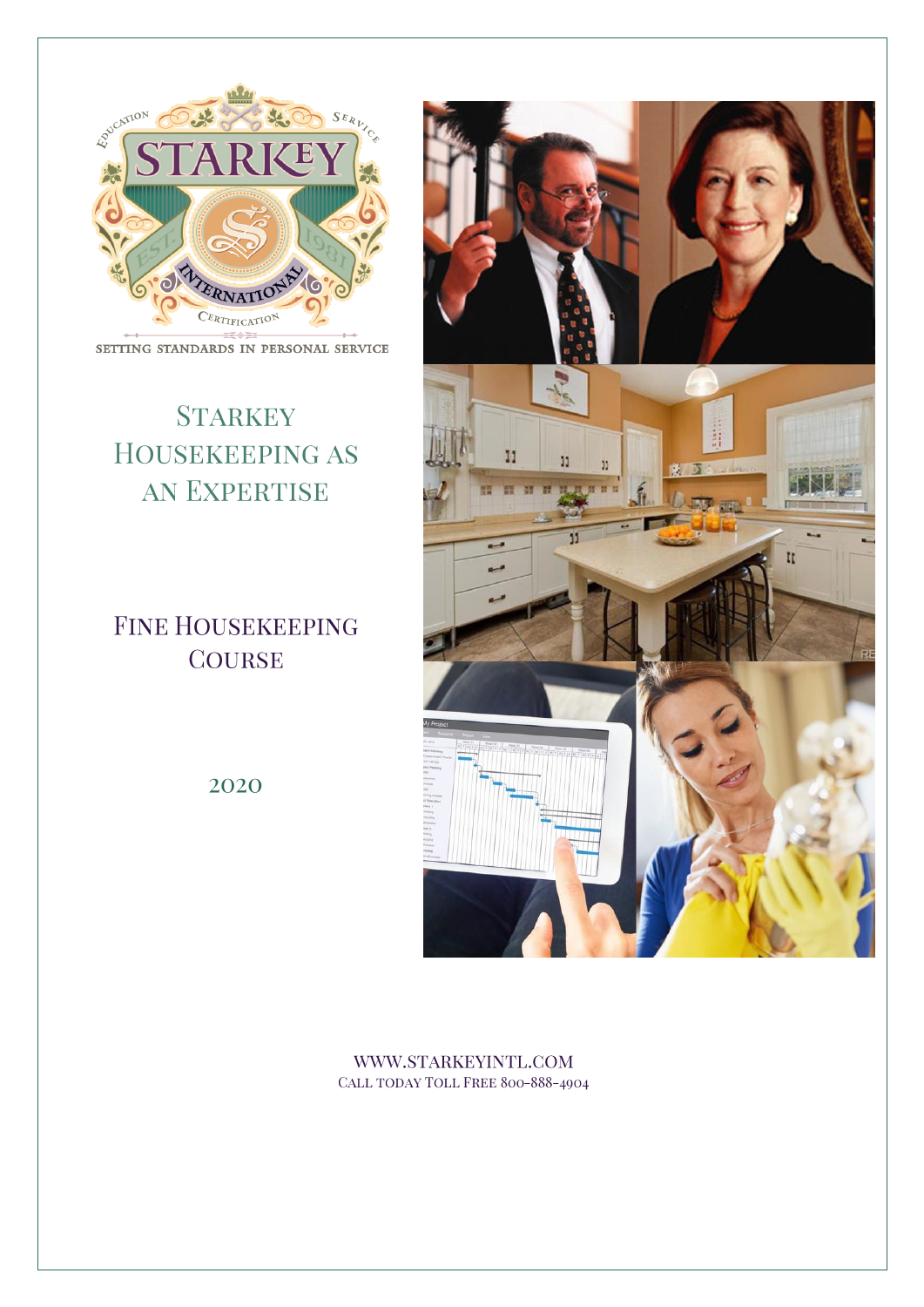## TRAINING COURSES



# **STARKEY HOUSEKEEPING AS AN EXPERTISE**

Housekeeping is to Household Management as bookkeeping is to Accounting. If you don't know it, you can't really supervise Housekeepers or train them. It's an integral part of a Household Manager's knowledge. Starkey International is offering a 40-hour (five-day) course for Household Managers to come out knowing what fine housekeeping means.

#### **Curriculum offered in this course:**

- Starkey cleaning philosophy for the high-net-worth
- The Relationship of Service, etiquette and protocols
- Housekeeping baselines and variables
- Family Housekeeping favorites and standards
- Creation of a customized household Housekeeping plan
- Learn about organic and standard products, chemicals, tools and safety
- Closet organization and inventory management skills
- Students will develop Zones and Task Sheets (bring your architectural drawings)
- Identify Daily Graces, project tasks and weekly, monthly and seasonal cleaning schedules

#### **Technical Skills:**

- Correct cleaning methods and techniques
- Dusting, care of wood, care of wood floors, carpets and fine rugs
- Proper care and cleaning of art, books, antiques, and other collectibles
- Care of silver, glass, crystal, china, chandeliers and windows
- Bathroom and kitchen cleaning
- Making beds, performing turndown, linen closet organization, care of bed linens and laundry practices



39 Years of Service Expertise